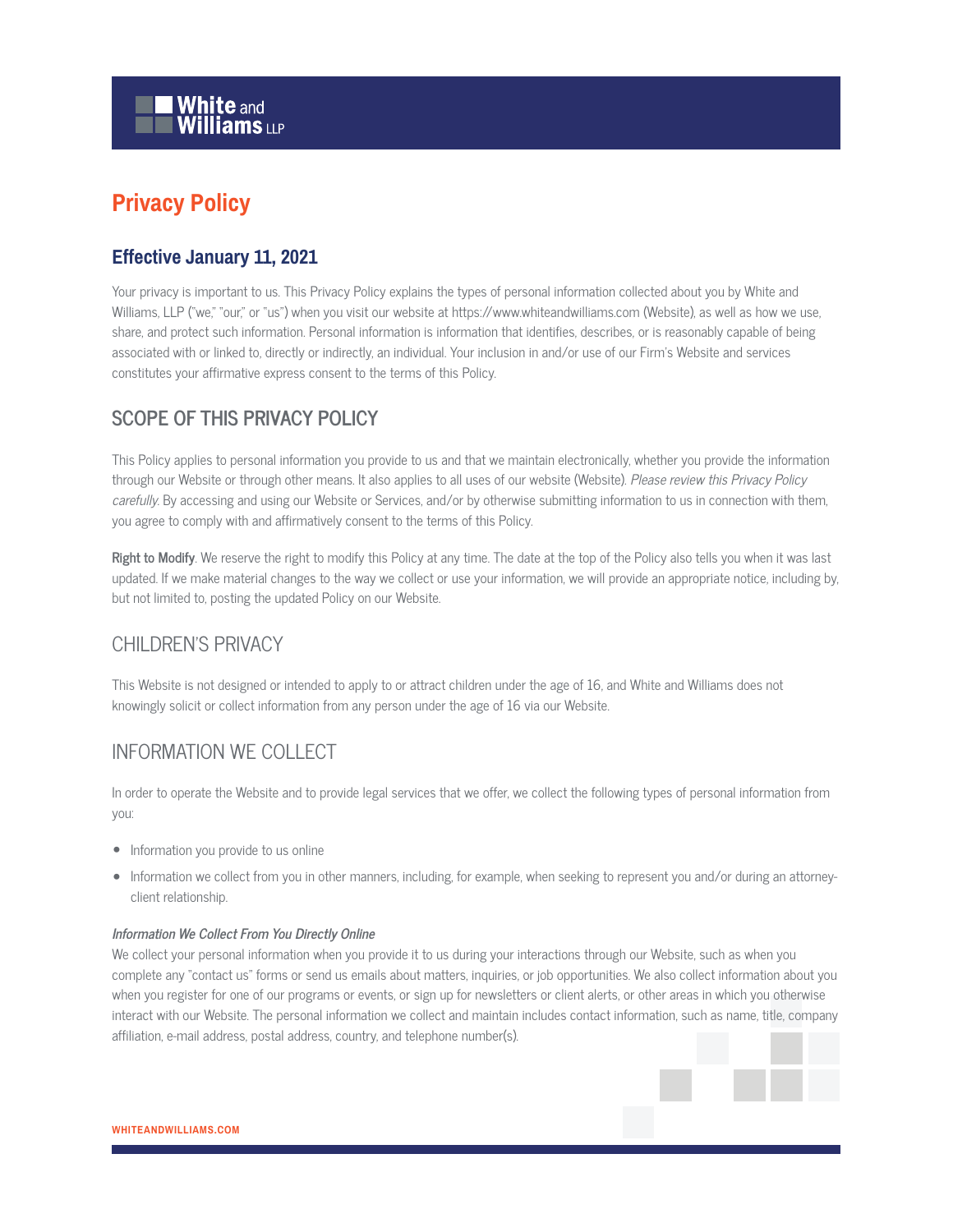#### **Cookies and Google Analytics**.

We do not employ cookies or other tracking technologies on our Website. Nor do we collect any information from you by automated means when you visit our Website. However, our Website employs Google Analytics, a web analytics tool provided by Google, Inc. that helps website owners understand how visitors engage with their websites. We can view a variety of reports about how visitors interact with our Website so we can improve it. Google Analytics collects information anonymously. Google uses cookies, and IP addresses, and it reports website trends without identifying individual visitors. In the event a visitor to the Website voluntarily submits contact information to Google, Google may then associate such information with the applicable IP address to enable us to see that visitor's specific interactions with our Website. The information we obtain is in the aggregate, and includes such items as language/location, browser/operating system, and device type. You can opt-out of Google Analytics by installing the Google Analytics Opt-out Browser Add-On. For information about and to install Google Analytics Opt-out Browser Add-on, click here: https://policies.google.com/ technologies/partner-sites

**Do Not Track**. Do not Track is an optional browser setting that allows you to express your preferences regarding tracking by advertisers and other third parties. We do not respond to such signals.

#### **Information Collected From Potential/Actual Clients, Partners, Vendors and Other Parties**

We may receive information from or on behalf of our clients and potential clients, Partners and Vendors to help us operate our business and provide services, which can potentially cover a wide range of information. We may receive information about you in connection with our rendering of legal services, such as court filings or documents produced in litigation. We use information we collect about you in providing legal services to our clients, as well as for marketing, recruiting, networking, educational purposes (like client alerts and newsletters), employment purposes (if you apply for a job with us), and for our Firm's business operations. We may supplement this information with data we obtain from other sources, such as referrals and publicly-available sources and information.

### HOW WE USE YOUR INFORMATION

We may use and process your information for the following reasons:

- Provide legal services or explore a potential attorney-client relationship
- Process your registration for our newsletters, client alerts, or events
- Send you our newsletters or confirmation of registration for events if you have so registered
- Fulfill your requests for services and information and respond to your inquiries
- Provide customer and client services, and resolve any questions
- Cross-reference with other information that we have acquired about you or may acquire about you through other sources
- Comply with the our Terms of Use
- Comply with any applicable laws and regulations and respond to lawful requests, and
- For additional/other purposes disclosed to you at the time we collect your information or pursuant to your consent

This list of purposes is not exhaustive and is intended to be illustrative.

We believe the foregoing handling and use of your information furthers our legitimate interests and to improve our products and services, and which are not overridden by the interest or fundamental rights and freedoms of the individuals at issue. Consistent with our legitimate interests and any choices that we offer or consents that may be required under applicable laws, we may use technical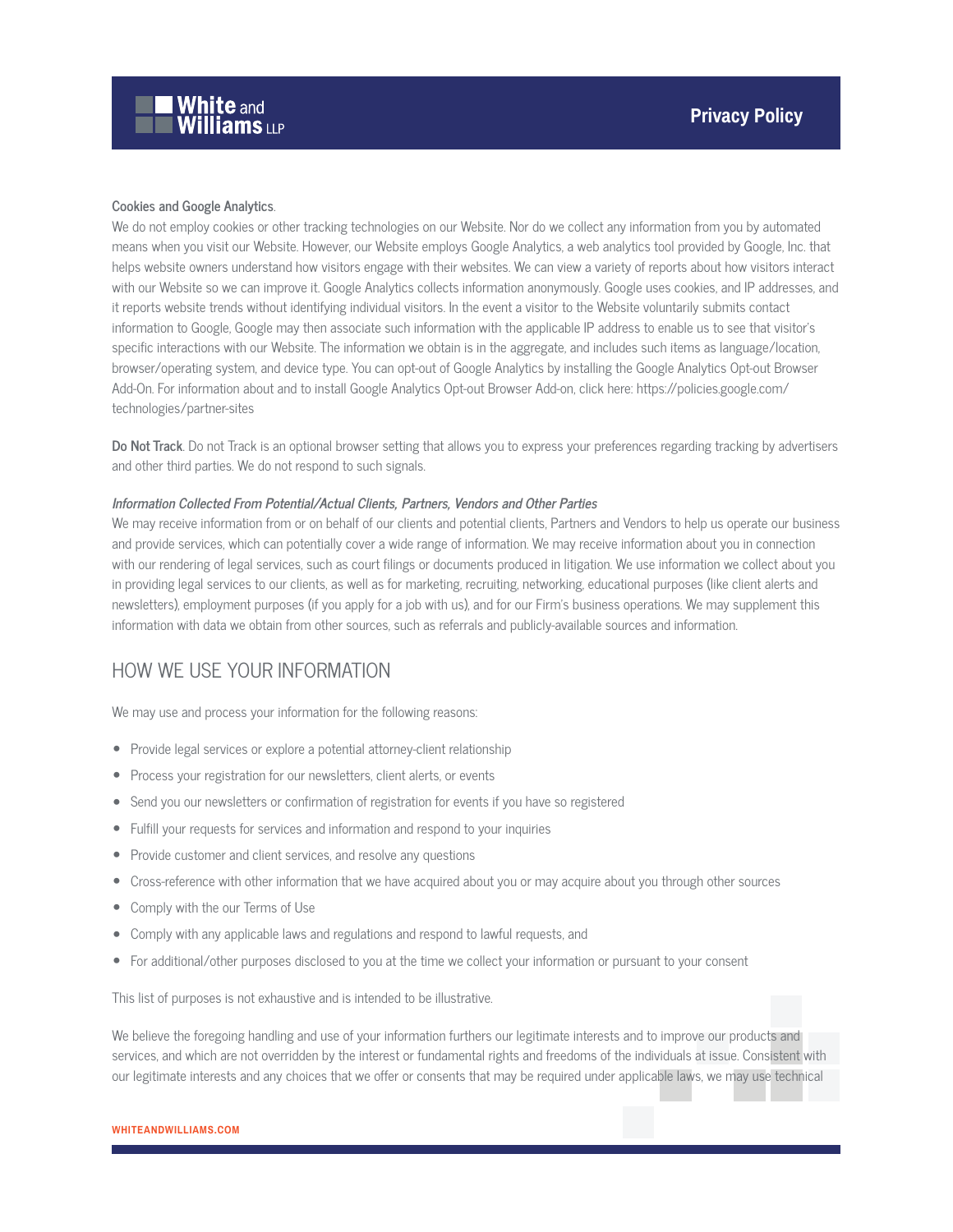

information and personal information for our marketing purposes. Our use and disclosure of your information may also be in connection with the defense or establishment of legal claims, or for the public interest. We also may need to use and disclose your information to comply with our legal obligations. For example, we may provide your information to government officials and agencies as required by law, parties in litigation, and Partners as part of business operations and rendering of legal services. We also may need to collect and use your personal information to enter into a contract with you and/or to perform a contract that you have with us.

For purposes of this Privacy Policy, "Partner" shall mean any person or entity with whom we enter into any kind of business transaction who is under an obligation to us to use reasonable care to keep information confidential, such as a consultant or expert. When required by law, and in some other cases, we process the Information on the basis of consent by the individual.

# **HOW WE MAY SHARE YOUR INFORMATION**

We do not sell your information, or provide it for consideration without your consent. We may share information in an aggregate or deidentified format, in such case such data is not personal information. We may share your information with third-party service providers to perform certain services on our behalf, including, without limitation:

- process your information to provide legal services you have requested
- provide customer and client services
- provide delivery services
- analyze, update, and correct information we receive on our Website
- perform business analysis, data processing and/or quality control
- provide marketing assistance, search results, and links
- process payments
- host events
- respond to your inquiries
- collect contact information to register you for one of our events

We may share your personal information with third-party service providers if required to permit them to perform services on our behalf. However, such third-party service providers are not authorized by us to use your Information for any other purpose.

We also may share your personal information for legal and administrative reasons, such as: (i) when required by law or to comply with a court order, subpoena, search warrant or other legal process; (ii) to cooperate in investigations of fraud, intellectual property infringement or any other activity that is illegal or may expose us or you to legal liability; (iii) to comply with legal, regulatory or administrative requirements of governmental authorities (including, without limitation, requests from the governmental agency authorities to view your Information); (iv) to protect and defend the rights, property or safety of us, our subsidiaries and affiliates and any of their officers, directors, employees, attorneys, agents, contractors and partners, and our Website's users; (v) to enforce our rights; and/or (iv) to verify your identity.

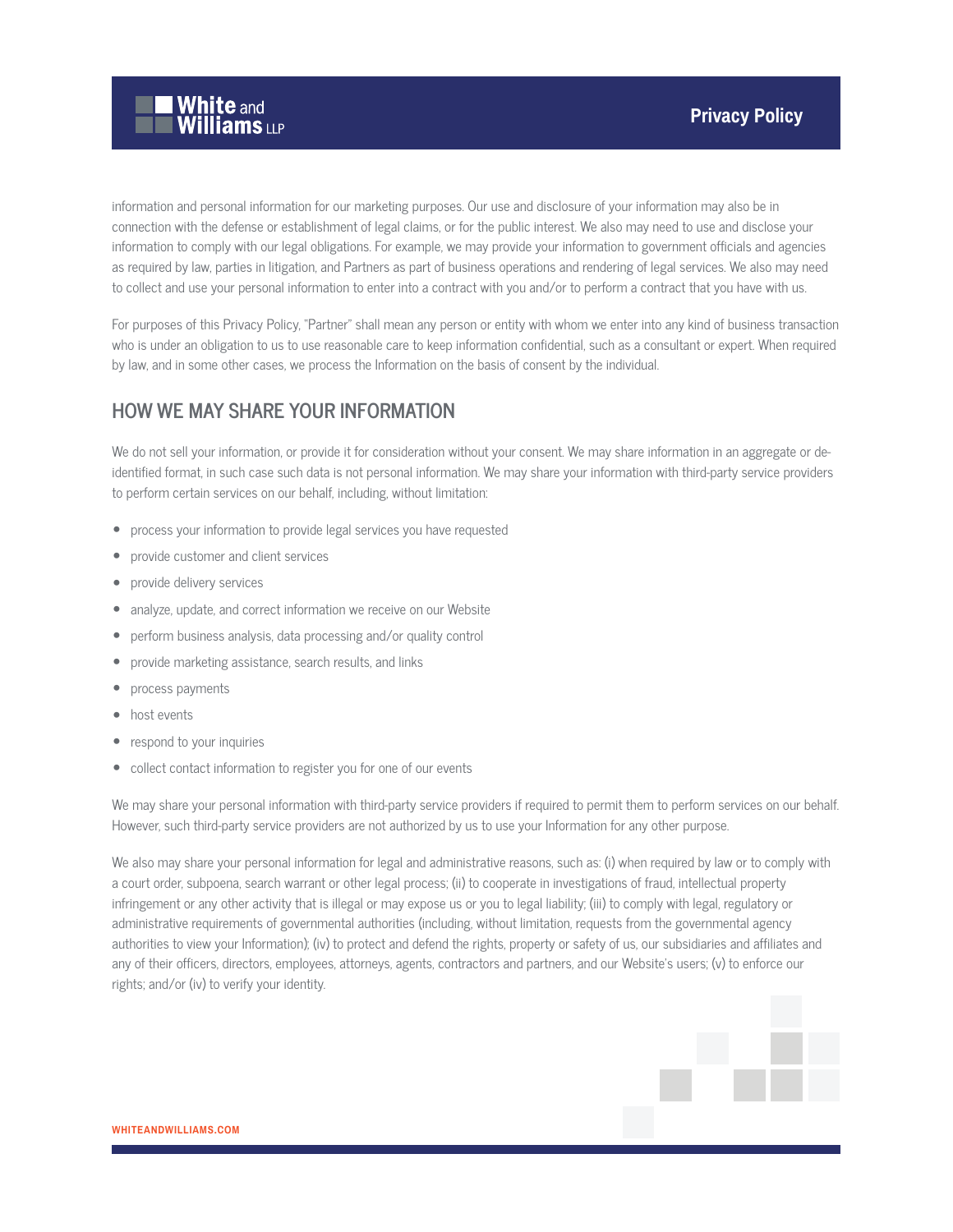

### **HOW WE PROTECT YOUR INFORMATION**

We employ reasonable physical, technical, and administrative safeguards designed to protect the security of personal information that we collect in connection with our Website and our services. These safeguards vary depending upon a variety of factors including ethical requirements, client restrictions, and the sensitivity of the information. Despite all reasonable practices, no security method is infallible. We cannot guarantee the security of the networks, systems, servers, devices, and databases we operate, that are operated on our behalf, or which you employ to access our Website and our services. Nor can we guarantee the security of third-party networks, including cellular networks and storage servers, used in connection with our Website and our services. If you believe that the security of any account you might have with us has been compromised, please notify us immediately at privacy@whiteandwilliams.com or 833.693.0492.

### **UPDATING AND ACCESSING YOUR INFORMATION**

In some jurisdictions, data protection laws may apply to personal information we hold in our capacity of a business or a data controller, as defined by applicable law. To the extent that such laws apply, including the California Consumer Privacy Act, you may request that we:

- Disclose what certain personal information we have about you
- Restrict the way that we use or disclose your personal information
- Remove/delete your personal information
- Not sell your information (we do not sell information)
- Update your personal information so it is correct and not out of date

Such requests will be considered and responded to under and pursuant to applicable law, if any, affording such rights. You may contact us using the information provided further below. We may require additional information from you to confirm your identity in responding to such requests.

**Rights of California Residents.** California residents may learn their rights here.

#### **Our Communications with You and Opting-Out**

We may use your personal information to contact you via direct postal mail and/or electronically to the extent such activity is permitted by law. This information may be used to help us deliver information to you, and for other purposes as are reasonably necessary to provide the Services to you or other clients. We may also use your personal information to deliver news and updates regarding legal matters and developments. You may opt-out of receiving future mailings from us by following the instructions in the email or other message you receive from us.

### **LINKED WEBSITES**

While on the Website or when viewing an e-mail or other content provided by us or the Website, you may encounter links to other websites operated by third parties, such as LinkedIn. These other websites may use cookies, collect data or have their own privacy policies and practices. We are not responsible for the privacy practices or the content of such third party websites and we encourage you to review the privacy policies of these sites as soon as you enter them. Links to any third party website or content do not constitute or imply an endorsement or recommendation by us of the linked website or content.